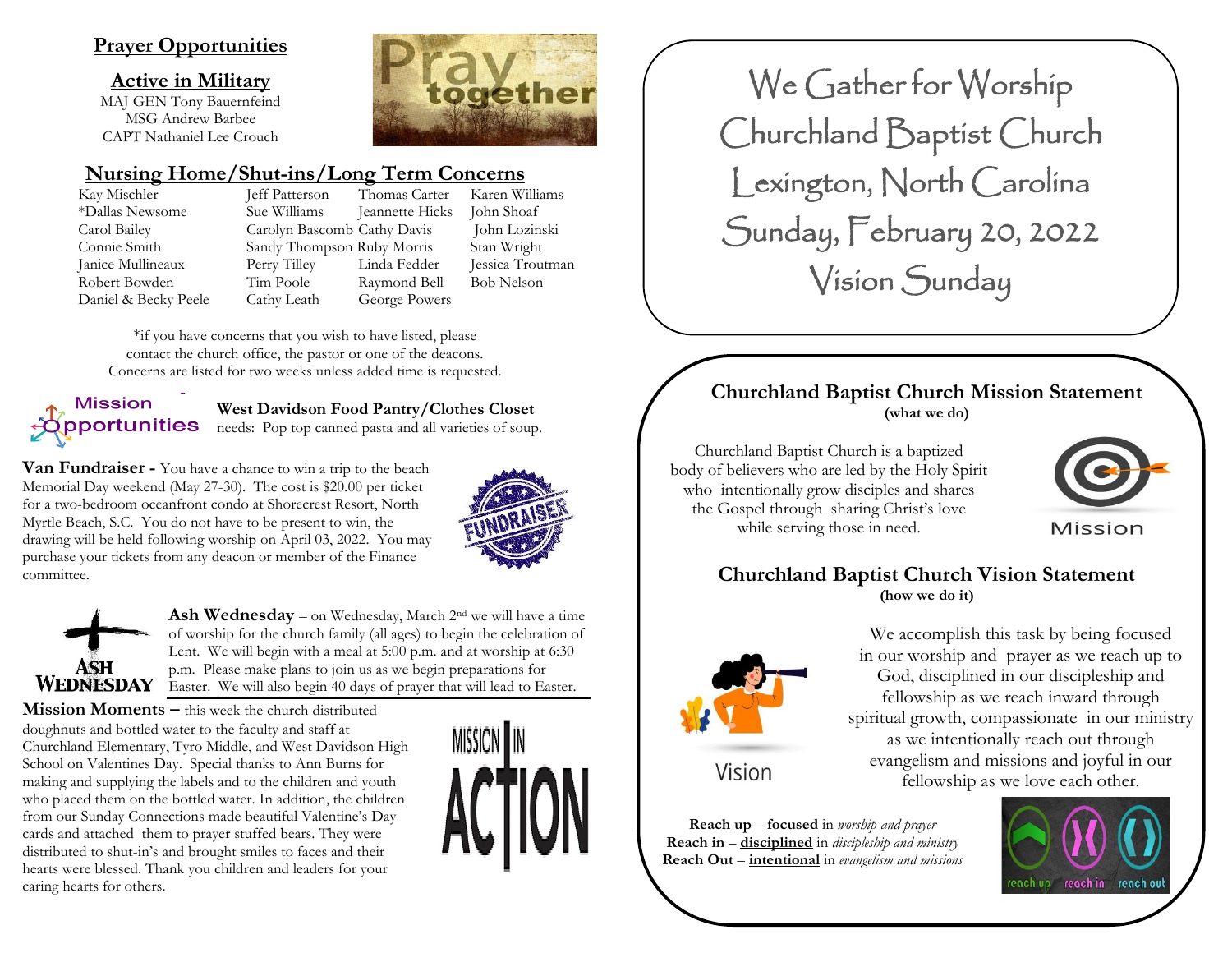The Worship Service at Eleven O'clock Sunday morning, Vision Sunday February 20, 2022 -<br>-



Worship is Connecting With God

**Chiming of the Hour**

**Welcome/The Work of the Church**

**Call to Worship – Chancel Choir** Ye Servants of God

**Invocation**

**Hymn #571 –** Let Others See Jesus in You

**Mission/Vision Statement/**Dr. Huckaby

**Special Music - Chancel Choir**

**Hymn of Giving #586 –** We've a Story to Tell **Children dismissed to Children's Church**

**Offertory Prayer –** Frank Boris

**Receiving of Tithes and Offerings**

**Doxology**

**Message – Dr. Huckaby** Risky Vision – 2 nd Kings 6:1-6

**Invitation #565 –** So Send I You

**Postlude** Roy Hicks

# **A Vision for Tomorrow 2 nd Kings 6:1-6**

**Introduction** – following Jesus always involves a risk. As we look toward the future of this church as we look to enlarge God's Kingdom there are some things this text teaches us about the vision before us:



1. **A Vision for the F\_\_\_\_\_\_\_\_\_\_\_ (vv. 1-2).**

The company of the prophets said to Elisha, "Look, the place where we meet with you is too small for us. <sup>2</sup> Let us go to the Jordan, where each of us can get a pole; and let us build a place there for us to live.

2. **A Vision of P\_\_\_\_\_\_\_\_\_\_\_\_\_\_\_\_ (v.2).**

<sup>2</sup> Let us go to the Jordan, where each of us can get a pole; and let us build a place there for us to live.

**3. A Vision of F\_\_\_\_\_\_\_\_\_\_\_\_\_ (vv. 3-6).**

And he said, Go. <sup>3</sup>Then one of them said, "Won't you please come with your servants? "I will," Elisha replied. <sup>4</sup> And he went with them. They went to the Jordan and began to cut down trees.<sup>5</sup> As one of them was cutting down a tree, the iron axe head fell into the water. "Oh, my lord," he cried out, "it was borrowed! <sup>6</sup>The man of God asked, "Where did it fall?" When he showed him the place, Elisha cut a stick and threw it there and made the iron float. <sup>7</sup> "Lift it out," he said. Then the man reached out his hand and took it.

**Conclusion** – would you join God's vision at Churchland Baptist.

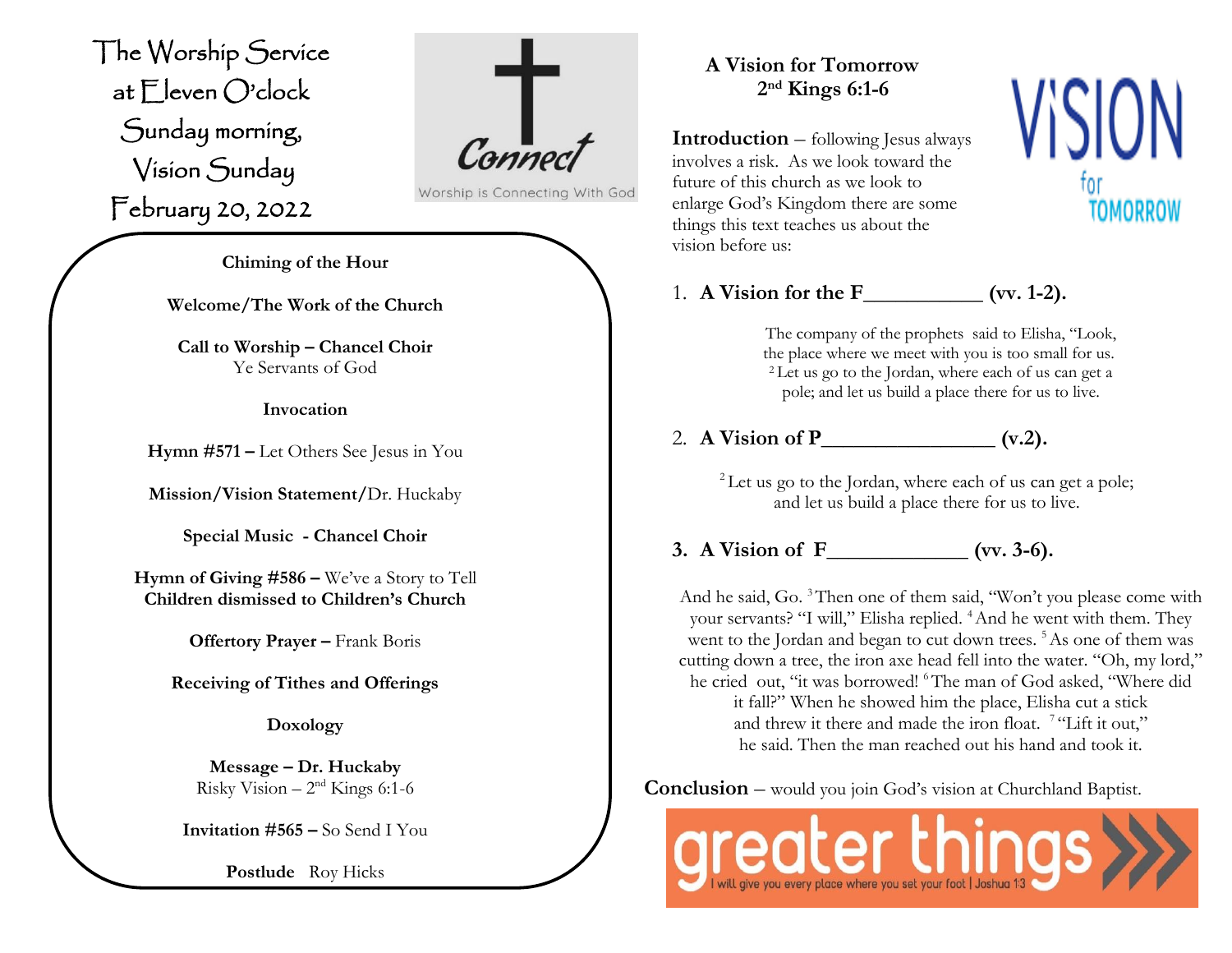

#### **Volunteer Opportunities**

**Deacon of the Week** Frank Boris

**Nursery Volunteers 2/20 –** Jessica West/Angie West **2/27** – Marlena Fleeman/Sarah Hand

### **Children's Church**

**2/20 –** Lisa Ridenhour/Sandra Beck **2/27 –** Kelli Hopkins/April Boris

#### **Office Secretaries**

**2/20 –** Karen Allen **2/27 –** Amy Freeman

#### **Counting Team**

**2/20 –** Pam Phipps/Luke Shepherd **2/27 –** Karen Allen/Sherri Manno

#### **Ushers**

**2/20 –** Tim Freeman/Ronald Hartley/Spencer Shoaf/Luke Shepherd **2/27 –** Chad Tedder/Rudy Hartley/Ronald Hartley/Michael Swicegood

#### **Wednesday Kids Connect**

**2/23** – Lisa Ridenhour/Sandra Beck/Ann Burns/Barbara Shoaf

#### **CBC Kids Connect** will be collecting items for **Gabriel's**

**Superhero Squad** for our February Missions Project. We will be collecting toys to be taken to Brenner's Children's Hospital. Toys must be new, still in the package and out of material that can wiped off – no cloth. We will have boxes set up in the vestibule and the Adult Wing for donations. We would like to invite everyone at CBC to join with us to collect toys or money. We will collect toy/money through **2/27/22.** For questions please contact Lisa Ridenhour (336) 239-6063.





**Scout Sunday February 27** – The Scouts and their leaders will be leading us in worship on February 27. Chad Tedder will be bringing the message on this day. Please come as our scouts lead us in worship.

**Davidson County** is turning 200 years old this year. For fun facts and information of events and celebrations go to the Davidson County Bicentennial page, contact Toyna Hensley at the county library or see Fairy Mills.





# **Volunteer Opportunities**

**Deacon of the Week** Frank Boris

#### **Nursery Volunteers**

**2/20 –** Jessica West/Angie West **2/27** – Marlena Fleeman/Sarah Hand

#### **Children's Church**

**2/20 –** Lisa Ridenhour/Sandra Beck **2/27 –** Kelli Hopkins/April Boris

#### **Office Secretaries**

**2/20 –** Karen Allen **2/27 –** Amy Freeman

#### **Counting Team**

**2/20 –** Pam Phipps/Luke Shepherd **2/27 –** Karen Allen/Sherri Manno

#### **Ushers**

**2/20 –** Tim Freeman/Ronald Hartley/Spencer Shoaf/Luke Shepherd **2/27 –** Chad Tedder/Rudy Hartley/Ronald Hartley/Michael Swicegood

#### **Wednesday Kids Connect**

**2/23** – Lisa Ridenhour/Sandra Beck/Ann Burns/Barbara Shoaf

**CBC Kids Connect** will be collecting items for **Gabriel's Superhero Squad** for our February Missions Project. We will be collecting toys to be taken to Brenner's Children's Hospital. Toys must be new, still in the package and out of material that can wiped off – no cloth. We will have boxes set up in the vestibule and the Adult Wing for donations. We would like to invite everyone at CBC to join with us to collect toys or money. We will collect toy/money through **2/27/22.** For questions please contact Lisa Ridenhour (336) 239-6063.





**Scout Sunday February 27** – The Scouts and their leaders will be leading us in worship on February 27. Chad Tedder will be bringing the message on this day. Please come as our scouts lead us in worship.

**Davidson County** is turning 200 years old this year. For fun facts and information of events and celebrations go to the Davidson County Bicentennial page, contact Toyna Hensley at the county library or see Fairy Mills.

![](_page_2_Picture_41.jpeg)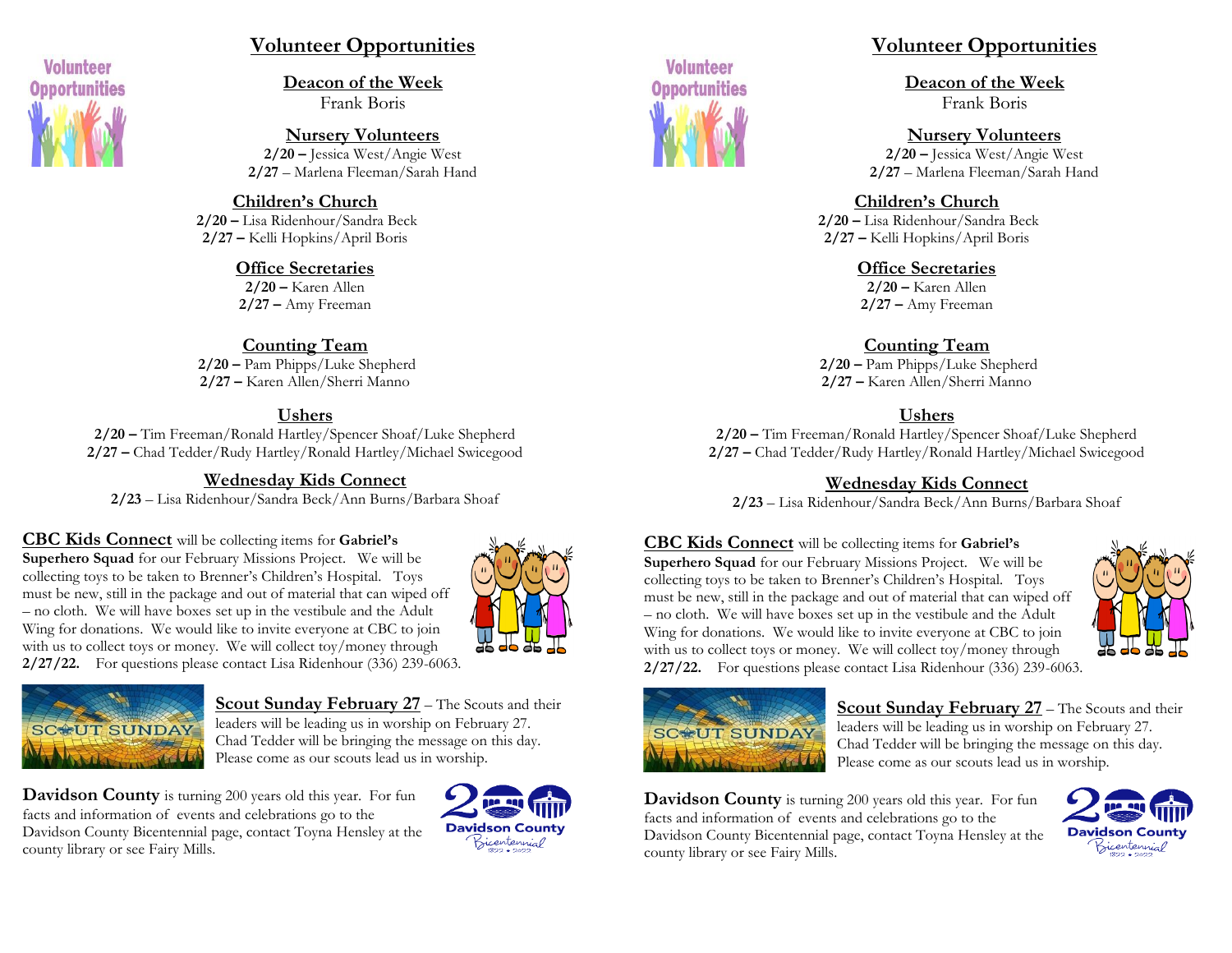#### **Financial Information**

#### **Memorial Gifts for February 06, 2022**

![](_page_3_Picture_2.jpeg)

#### **Building Fund**

In honor of Graham, Kristen & Greyson Shoaf by Nelson & Barbara Bostian In honor of Stan Wright by Ricky Lomax

#### **Budget**

In honor of Salter, Savvy, Carson, Spencer & Ryane by Benny & Barbara Shoaf In honor of Joey's Birthday by Mom & Dad In honor of Karen Williams by Karen Wright In honor of Maddie's Birthday by Frank & April Boris

#### **Financial Numbers (02/13/2022)**

Needed weekly \$3,839.00

**Budget Offering \$** 2,127.00 **Total (month) \$** 7,096.00 **Other Offerings**  $\qquad$  **\$** 10.00 **Building Fund \$** 195.00

![](_page_3_Picture_11.jpeg)

![](_page_3_Picture_12.jpeg)

**Connect Attendance Sunday Connect (02/13/2022) 59 Sunday Worship (02/13/2022) 110** 

**Monday Connect (02/14/2022) 14 Wednesday Connect (02/16/2022) 46**

# **Connect Group Schedule for this week!**

# **Sunday Connect Groups (all ages) (02/20/2022)**

![](_page_3_Picture_17.jpeg)

**9:00 a.m**. Coffee Connection (adult wing for all ages) **Coffee Connection hosts for next week Senior Adult Class 9:45 a.m.** Connect Groups for all ages**. 11:00 a.m. –** Connect Worship

**Ladies Connect Group Monday (02/021/2022)**

10:00 a.m. & 6:30 p.m.

# **Wednesday Connect Groups (for all ages) (02/23/2022)**

**11:00 a.m**. Adult Bible Study **6:00 p.m**. Light meal for Children/Youth **6:30 p.m**. Connect Groups for all ages

# **Financial Information**

#### **Memorial Gifts for February 06, 2022**

![](_page_3_Picture_25.jpeg)

### **Building Fund**

In honor of Graham, Kristen & Greyson Shoaf by Nelson & Barbara Bostian In honor of Stan Wright by Ricky Lomax

#### **Budget**

In honor of Salter, Savvy, Carson, Spencer & Ryane by Benny & Barbara Shoaf In honor of Joey's Birthday by Mom & Dad In honor of Karen Williams by Karen Wright In honor of Maddie's Birthday by Frank & April Boris

#### **Financial Numbers (02/13/2022)**

Needed weekly \$3,839.00

**Budget Offering \$** 2,127.00 **Total (month) \$** 7,096.00 **Other Offerings \$** 10.00 **Building Fund \$** 195.00

![](_page_3_Picture_34.jpeg)

**Connect Attendance Sunday Connect (02/13/2022) 59**

**Sunday Worship (02/13/2022) 110 Monday Connect (02/14/2022) 14 Wednesday Connect (02/16/2022) 46**

# **Connect Group Schedule for this week!**

**Sunday Connect Groups (all ages) (02/20/2022)**

**9:00 a.m**. Coffee Connection (adult wing for all ages) **Coffee Connection hosts for next week Senior Adult Class 9:45 a.m.** Connect Groups for all ages**. 11:00 a.m. –** Connect Worship

![](_page_3_Picture_41.jpeg)

**Wednesday Connect Groups (for all ages) (02/23/2022)**

**11:00 a.m**. Adult Bible Study **6:00 p.m**. Light meal for Children/Youth **6:30 p.m**. Connect Groups for all ages

![](_page_3_Picture_44.jpeg)